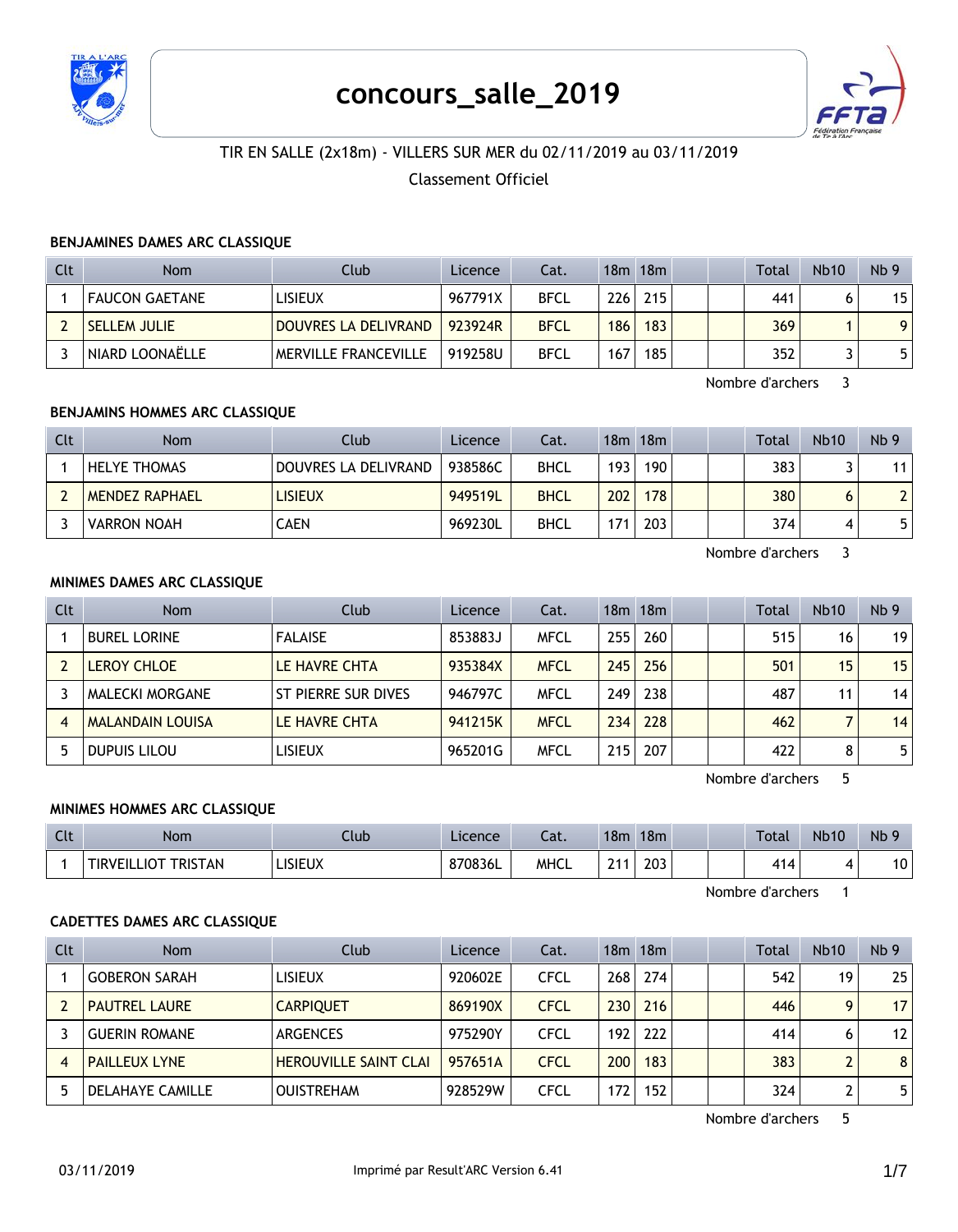#### **CADETS HOMMES ARC CLASSIQUE**

| Clt | <b>Nom</b>             | Club           | Licence | Cat.        |     | $18m$ 18 $m$ |  | Total | <b>Nb10</b> | Nb <sub>9</sub> |
|-----|------------------------|----------------|---------|-------------|-----|--------------|--|-------|-------------|-----------------|
|     | BASLY RAPHAEL          | ARGENCES       | 877675V | CHCL        | 270 | 227          |  | 497   | 20          | 17              |
|     | <b>GIRAUDON THOMAS</b> | <b>LISIEUX</b> | 951373B | <b>CHCL</b> | 161 | 135          |  | 296   |             | $\overline{4}$  |
|     | <b>BREINER THEO</b>    | <b>LISIEUX</b> | 960525Z | CHCL        | 138 | 135          |  | 273   |             | 4               |

Nombre d'archers 3

## **JUNIORS DAMES ARC CLASSIQUE**

| Clt | <b>Nom</b>                | Club             | Licence | Cat.        | 18m              | 18m |  | <b>Total</b> | <b>Nb10</b> | Nb <sub>9</sub> |
|-----|---------------------------|------------------|---------|-------------|------------------|-----|--|--------------|-------------|-----------------|
|     | <b>BOUTEILLER CLARYCE</b> | <b>CAEN</b>      | 966600C | JFCL        | 180 <sub>1</sub> | 213 |  | 393          |             | 81              |
|     | <b>COIGNET GABRIELLE</b>  | <b>CARPIQUET</b> | 892307Z | <b>JFCL</b> |                  |     |  |              |             |                 |

Nombre d'archers 2

## **JUNIORS HOMMES ARC CLASSIQUE**

| Clt | <b>Nom</b>           | Club                        | Licence | Cat.        |      | $18m$ 18 $m$ |  | <b>Total</b> | <b>Nb10</b> | Nb <sub>9</sub> |
|-----|----------------------|-----------------------------|---------|-------------|------|--------------|--|--------------|-------------|-----------------|
|     | MATHIEU MATTEO       | <b>LISIEUX</b>              | 919177F | JHCL        | 234  | 247          |  | 481          | 11          | 22              |
|     | ROGER JULES          | <b>VIRE</b>                 | 849202W | <b>JHCL</b> | 2431 | 238          |  | 481          | 5           | 18              |
|     | <b>GOUPIL THOMAS</b> | <b>MERVILLE FRANCEVILLE</b> | 804521E | JHCL        | 231  | 244          |  | 475          |             | 17 <sup>1</sup> |
|     | <b>PALMIER PAUL</b>  | <b>CARPIQUET</b>            | 840439W | <b>JHCL</b> | 207  | 214          |  | 421          | 6           | 14              |

Nombre d'archers 4

## **SENIORS 1 DAMES ARC CLASSIQUE**

| Clt | <b>Nom</b>               | Club                         | Licence | Cat.               |                  | 18m 18m |  | Total | <b>Nb10</b> | Nb <sub>9</sub> |
|-----|--------------------------|------------------------------|---------|--------------------|------------------|---------|--|-------|-------------|-----------------|
|     | PEREGRAIN MARIE          | <b>MERVILLE FRANCEVILLE</b>  | 882493G | S <sub>1</sub> FCL | 258 <sub>1</sub> | 260     |  | 518   | 12          | 24              |
|     | <b>SARTRE EMMANUELLE</b> | <b>HEROUVILLE SAINT CLAI</b> | 6997977 | S <sub>1</sub> FCL | 246 <sub>1</sub> | 228     |  | 474   | Q           | 18              |
|     | SOSNIERZ LUCIE           | <b>HEROUVILLE SAINT CLAI</b> | 621039T | S <sub>1</sub> FCL | 224              | 243     |  | 467   |             | 12              |
|     | <b>LEROY SONIA</b>       | LE HAVRE CHTA                | 977203C | S <sub>1</sub> FCL | 215 <sub>1</sub> | 222     |  | 437   |             | 17              |

Nombre d'archers 4

## **SENIORS 1 HOMMES ARC CLASSIQUE**

| Clt | <b>Nom</b>              | Club                         | Licence | Cat.               |     | 18m 18m |  | Total | <b>Nb10</b> | Nb <sub>9</sub> |
|-----|-------------------------|------------------------------|---------|--------------------|-----|---------|--|-------|-------------|-----------------|
|     | SOSNIERZ ARNAUD         | <b>HEROUVILLE SAINT CLAI</b> | 351959P | S <sub>1</sub> HCL | 266 | 263     |  | 529   | 17          | 22              |
|     | <b>MEYER PASCAL</b>     | DOUVRES LA DELIVRAND         | 649972S | S <sub>1</sub> HCL | 255 | 257     |  | 512   | 12          | 19              |
|     | <b>MOTREFF NICOLAS</b>  | <b>CAEN</b>                  | 637890J | S <sub>1</sub> HCL | 246 | 223     |  | 469   | 8           | 15              |
| 4   | LESELLIER LAURENT       | <b>VERSON</b>                | 959350X | S <sub>1</sub> HCL | 231 | 227     |  | 458   | 5           | 10 <sup>°</sup> |
|     | <b>BENOIST MARKYANN</b> | DOUVRES LA DELIVRAND         | 941077K | S <sub>1</sub> HCL | 193 | 177     |  | 370   |             | 8               |
| 6   | <b>BOREZ STEVEN</b>     | LE HAVRE CHTA                | 8580535 | S <sub>1</sub> HCL | 139 |         |  | 139   |             | 3               |

Nombre d'archers 6

## **SENIORS 2 DAMES ARC CLASSIQUE**

| Clt | Nom                       | Club                        | Licence | Cat.               | 18 <sub>m</sub> | 18m              |  | <b>Total</b> | <b>Nb10</b> | Nb <sub>9</sub> |
|-----|---------------------------|-----------------------------|---------|--------------------|-----------------|------------------|--|--------------|-------------|-----------------|
|     | DUPONT MARIE-LAURE        | <b>FALAISE</b>              | 782121G | S2FCL              | 268             | 258 <sub>1</sub> |  | 526          | 16          | 22              |
|     | <b>FRIEDRICH ISABELLE</b> | <b>MERVILLE FRANCEVILLE</b> | 670980B | S <sub>2</sub> FCL | 257             | 252              |  | 509          |             | 24              |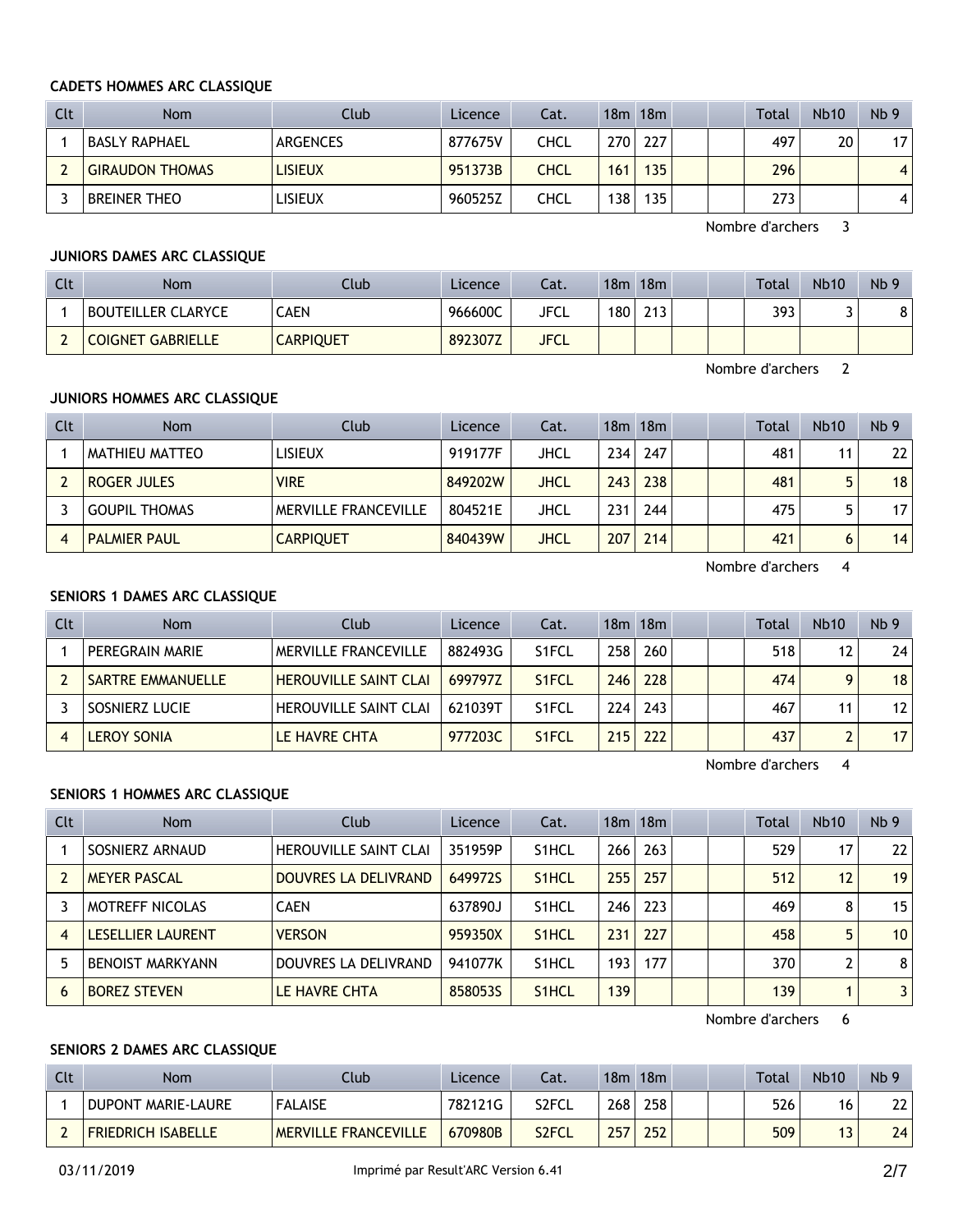|    | LECLERC BERANGERE          | <b>LISIEUX</b>             | 960088Z | S <sub>2</sub> FCL | 245 | 244 |  | 489 |    | 20 <sup>1</sup> |
|----|----------------------------|----------------------------|---------|--------------------|-----|-----|--|-----|----|-----------------|
| 4  | <b>COSSALTER ALEXANDRA</b> | <b>VILLERS SUR MER</b>     | 954330R | S <sub>2</sub> FCL | 249 | 234 |  | 483 | 12 | 9 <sup>1</sup>  |
|    | <b>LAURENCE SYLVIANE</b>   | <b>FONTENAY LE MARMION</b> | 754738T | S <sub>2</sub> FCL | 232 | 246 |  | 478 | 13 | 19 <sup>1</sup> |
| 6  | <b>LEMARIE SABRINA</b>     | <b>VILLERS SUR MER</b>     | 919406E | S <sub>2</sub> FCL | 235 | 239 |  | 474 | 9  | 11              |
|    | <b>PAUTREL ANNIE</b>       | <b>CARPIQUET</b>           | 909571P | S <sub>2</sub> FCL | 238 | 223 |  | 461 | 6  | 22              |
| 8  | DANTHIER DELPHINE          | <b>VILLERS SUR MER</b>     | 626839X | S <sub>2</sub> FCL | 234 | 219 |  | 453 | 6  | 16              |
| 9  | POISSON NATHALIE           | <b>CARPIQUET</b>           | 931214P | S <sub>2</sub> FCL | 227 | 223 |  | 450 | 6  | 12              |
| 10 | <b>CARVILLE VALERIE</b>    | <b>CAEN</b>                | 929504F | S <sub>2</sub> FCL | 218 | 202 |  | 420 | 3  | 13              |

Nombre d'archers 10

## **SENIORS 2 HOMMES ARC CLASSIQUE**

| Clt            | Nom                       | Club                         | Licence | Cat.               | D <sub>1</sub> | D <sub>2</sub> | D <sub>3</sub> | D <sub>4</sub> | <b>Total</b> | <b>Nb10</b>    | Nb <sub>9</sub> |
|----------------|---------------------------|------------------------------|---------|--------------------|----------------|----------------|----------------|----------------|--------------|----------------|-----------------|
| $\mathbf{1}$   | <b>DUREL THIERRY</b>      | ST PIERRE SUR DIVES          | 672102W | S2HCL              | 269            | 278            |                |                | 547          | 23             | 25              |
| $\overline{2}$ | <b>CLOUARD OLIVIER</b>    | <b>HEROUVILLE SAINT CLAI</b> | 798793D | S2HCL              | 266            | 273            |                |                | 539          | 22             | 21              |
| 3              | PALY OLIVIER              | <b>FONTENAY LE MARMION</b>   | 800914J | S2HCL              | 274            | 263            |                |                | 537          | 22             | 19              |
| $\overline{4}$ | <b>CARRANO CHRISTOPHE</b> | <b>THURY HARCOURT</b>        | 202696X | S2HCL              | 261            | 271            |                |                | 532          | 17             | 24              |
| 5              | <b>CAPDEVILA PHILIPPE</b> | <b>OUISTREHAM</b>            | 914836M | S2HCL              | 276            | 255            |                |                | 531          | 21             | 22              |
| 6              | <b>LEROY STEPHANE</b>     | LE HAVRE CHTA                | 958374L | S2HCL              | 258            | 268            |                |                | 526          | 19             | 21              |
| $\overline{7}$ | <b>GILLES PHILIPPE</b>    | <b>VILLERS SUR MER</b>       | 799709Z | S2HCL              | 250            | 250            |                |                | 500          | 9              | 15              |
| 8              | <b>BASLY BENOIT</b>       | <b>ST PIERRE SUR DIVES</b>   | 448032S | S2HCL              | 240            | 256            |                |                | 496          | 15             | 18              |
| 9              | <b>GOBERON FRANCK</b>     | <b>LISIEUX</b>               | 920598A | S2HCL              | 248            | 248            |                |                | 496          | 8              | 21              |
| 10             | <b>BERTHET ANDRE</b>      | <b>OUISTREHAM</b>            | 889166K | S2HCL              | 246            | 247            |                |                | 493          | 15             | 10              |
| 11             | <b>ROBERT FREDERIC</b>    | <b>EPOUVILLE</b>             | 919386H | S2HCL              | 247            | 246            |                |                | 493          | 9              | 18              |
| 12             | LE ROY OLIVIER            | <b>CARPIQUET</b>             | 851805A | S2HCL              | 234            | 243            |                |                | 477          | 9              | 18              |
| 13             | <b>REZONVILLE GILLES</b>  | <b>VERSON</b>                | 913376A | S2HCL              | 233            | 241            |                |                | 474          | 10             | 14              |
| 14             | <b>BOUCE DAVID</b>        | <b>ARGENCES</b>              | 878677J | S2HCL              | 233            | 240            |                |                | 473          | 6              | 20              |
| 15             | MERINO JEROME             | PONT AUDEMER                 | 928184W | S2HCL              | 255            | 217            |                |                | 472          | 10             | 12              |
| 16             | <b>DELAHAYE DAVID</b>     | <b>OUISTREHAM</b>            | 912929P | S2HCL              | 224            | 239            |                |                | 463          | 9              | 19              |
| 17             | <b>AUGUE PASCAL</b>       | <b>CARPIQUET</b>             | 861508X | S2HCL              | 227            | 235            |                |                | 462          | 8              | 14              |
| 18             | <b>MATHIEU MARC</b>       | <b>LISIEUX</b>               | 826986Y | S <sub>2</sub> HCL | 229            | 231            |                |                | 460          | $\overline{4}$ | 18              |
| 19             | <b>COLL CHRISTOPHE</b>    | <b>CARPIQUET</b>             | 846024S | S2HCL              | 221            | 233            |                |                | 454          | 12             | 9 <sup>1</sup>  |
| 20             | <b>CHRISTIEN ERIC</b>     | HEROUVILLE SAINT CLAI        | 754787W | S2HCL              | 246            | 208            |                |                | 454          | 11             | 12              |
| 21             | <b>GOSSELIN JEROME</b>    | <b>LISIEUX</b>               | 926874X | S2HCL              | 230            | 224            |                |                | 454          | 6              | 17              |
| 22             | <b>LAIR CLAUDE</b>        | <b>LISIEUX</b>               | 960077M | S <sub>2</sub> HCL | 209            | 218            |                |                | 427          | 10             | 8 <sup>1</sup>  |
| 23             | PAILLEUX MICHAEL          | HEROUVILLE SAINT CLAI        | 957648X | S2HCL              | 223            | 196            |                |                | 419          | $\mathbf{1}$   | 14              |
| 24             | <b>SALHI KARIM</b>        | <b>VERSON</b>                | 959349W | S2HCL              | 200            | 218            |                |                | 418          | $\overline{4}$ | 9 <sup>1</sup>  |
| 25             | <b>ANNE CYRIL</b>         | <b>BAYEUX</b>                | 701634W | S2HCL              | 216            | 193            |                |                | 409          | $\overline{2}$ | 11              |
| 26             | <b>MALANDAIN ALBAN</b>    | LE HAVRE CHTA                | 955682K | S2HCL              | 178            | 181            |                |                | 359          | $\overline{2}$ | 9 <sup>1</sup>  |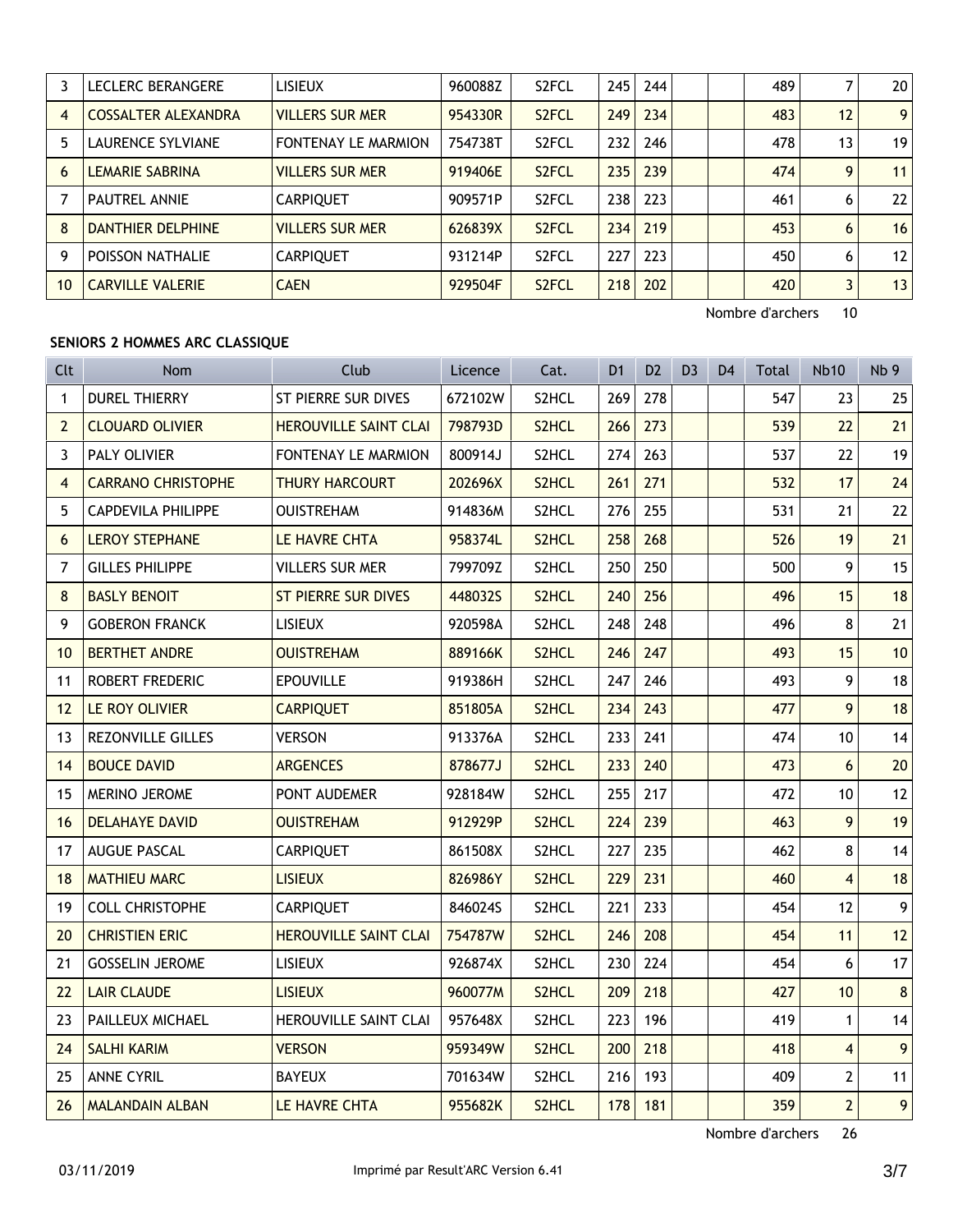### **SENIORS 3 DAMES ARC CLASSIQUE**

| Clt | <b>Nom</b>                   | Club              | Licence | Cat.  |     | 18m 18m |  | Total | <b>Nb10</b> | Nb <sub>9</sub> |
|-----|------------------------------|-------------------|---------|-------|-----|---------|--|-------|-------------|-----------------|
|     | <b>ESSCHENBROUCK FERNAND</b> | <b>VERNON CIE</b> | 695394N | S3FCL | 211 | 236     |  | 447   |             | 15 <sup>1</sup> |
|     | <b>MURAIL FRANCOISE</b>      | WILLERS SUR MER   | 827827M | S3FCL | 224 | 210     |  | 434   |             | 10 <sup>1</sup> |
|     | <b>JULIEN MURIEL</b>         | VILLERS SUR MER   | 971085C | S3FCL | 158 | 153     |  | 311   |             | 31              |

Nombre d'archers 3

## **SENIORS 3 HOMMES ARC CLASSIQUE**

| Clt            | <b>Nom</b>                  | Club                        | Licence | Cat.  |     | 18 <sub>m</sub> 18 <sub>m</sub> |  | <b>Total</b> | <b>Nb10</b>     | Nb <sub>9</sub> |
|----------------|-----------------------------|-----------------------------|---------|-------|-----|---------------------------------|--|--------------|-----------------|-----------------|
| 1              | <b>CORTES JOSE LUIS</b>     | <b>OUISTREHAM</b>           | 869185S | S3HCL | 260 | 253                             |  | 513          | 16              | 14              |
| $\overline{2}$ | <b>RICHARD DANIEL</b>       | <b>MERVILLE FRANCEVILLE</b> | 656486X | S3HCL | 259 | 250                             |  | 509          | 12              | 21              |
| 3              | <b>COQUET GILBERT</b>       | <b>VILLERS SUR MER</b>      | 954339A | S3HCL | 252 | 250                             |  | 502          | 13              | 17              |
| $\overline{4}$ | <b>DELAMARCHE MICHEL</b>    | <b>ST PIERRE SUR DIVES</b>  | 040881L | S3HCL | 252 | 249                             |  | 501          | 13              | 19              |
| 5              | <b>BURGUET DOMINIQUE</b>    | <b>CARPIQUET</b>            | 910257K | S3HCL | 252 | 246                             |  | 498          | 11              | 17              |
| 6              | <b>TAVENNE LAURENT</b>      | <b>LISIEUX</b>              | 718485M | S3HCL | 248 | 248                             |  | 496          | 9               | 18              |
| 7              | <b>LATUR GILLES</b>         | <b>BAYEUX</b>               | 921984G | S3HCL | 243 | 246                             |  | 489          | 7               | 23              |
| 8              | <b>ESSCHENBROUCK MICHEL</b> | <b>VERNON CIE</b>           | 695393M | S3HCL | 243 | 244                             |  | 487          | 10 <sup>1</sup> | 19              |
| 9              | <b>VAUTIER MARCEL</b>       | <b>MERVILLE FRANCEVILLE</b> | 895277C | S3HCL | 240 | 238                             |  | 478          | 11              | 13              |
| 10             | <b>VALLEE JEAN PAUL</b>     | <b>CAEN</b>                 | 275539Z | S3HCL | 239 | 229                             |  | 468          | 8               | 17              |
| 11             | <b>HAUTEUR MARC</b>         | <b>CARPIQUET</b>            | 717062R | S3HCL | 225 | 239                             |  | 464          | 6               | 21              |
| 12             | <b>ALLART JEAN-PIERRE</b>   | <b>VERSON</b>               | 863942T | S3HCL | 231 | 224                             |  | 455          | $\overline{4}$  | 18              |
| 13             | <b>BARON PATRICK</b>        | <b>BAYEUX</b>               | 921978A | S3HCL | 223 | 231                             |  | 454          | 5               | 10              |
| 14             | <b>BONILLO ROBERT</b>       | <b>BAYEUX</b>               | 753455Y | S3HCL | 225 | 228                             |  | 453          | 9               | 8               |
| 15             | <b>VERITE BERNARD</b>       | <b>COURSEULLES SUR MER</b>  | 778203Y | S3HCL | 230 | 222                             |  | 452          | 7               | 11              |
| 16             | <b>MOTREFF DIDIER</b>       | <b>CAEN</b>                 | 678867Z | S3HCL | 220 | 217                             |  | 437          | 4               | 14              |
| 17             | <b>BISSON CHRISTIAN</b>     | <b>OUISTREHAM</b>           | 381801B | S3HCL | 217 | 215                             |  | 432          | 6               | 15              |
| 18             | <b>FOUET NOEL</b>           | <b>LISIEUX</b>              | 968019V | S3HCL | 210 | 188                             |  | 398          | $\overline{7}$  | 6               |
| 19             | <b>GAUNEAU PASCAL</b>       | DOUVRES LA DELIVRAND        | 889383W | S3HCL | 176 | 166                             |  | 342          | 2               | $\overline{4}$  |
| 20             | <b>JULIEN PIERRE-EMILE</b>  | <b>VILLERS SUR MER</b>      | 971087E | S3HCL | 158 | 179                             |  | 337          | $\mathbf{1}$    | 10              |

Nombre d'archers 20

## **CADETS HOMMES ARC A POULIES**

| Clt | <b>Nom</b>                  | Ilub           | Licence          | Cat. | 18m | 18 <sub>m</sub> |  | Total | <b>Nb10</b>   | Nb <sub>9</sub> |
|-----|-----------------------------|----------------|------------------|------|-----|-----------------|--|-------|---------------|-----------------|
|     | <b>NAEL</b><br><b>BUREL</b> | <b>FALAISE</b> | 707547D<br>/562R | CHCO | 274 | 267             |  | 538   | $\sim$<br>. . | 36              |

Nombre d'archers 1

## **JUNIORS HOMMES ARC A POULIES**

| $\sim$<br>uu | Nom                            | Llub      | Licence          | $\sim$<br>cal. | 18 <sub>m</sub> | 18 <sub>m</sub>   |  | Total | <b>Nb10</b> | <b>N<sub>b</sub></b> |
|--------------|--------------------------------|-----------|------------------|----------------|-----------------|-------------------|--|-------|-------------|----------------------|
|              | <b>DAMIEN</b><br>™ON.<br>"AINE | CARPIQUET | 105<br>0.11<br>, | <b>JHCC</b>    | ົາລາ<br>$\sim$  | つにつ<br><b>LJI</b> |  | 488   |             | 26                   |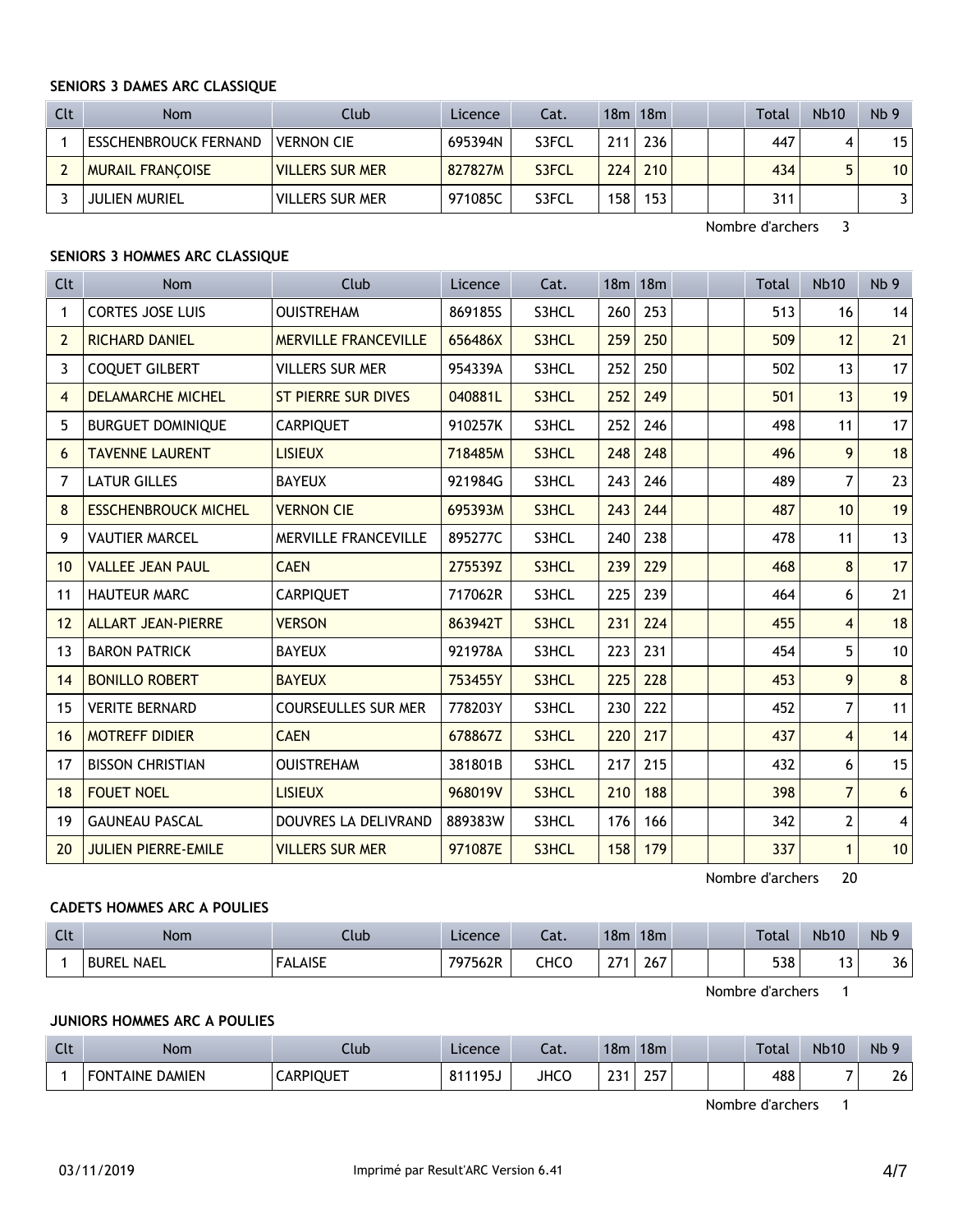## **SENIORS 1 HOMMES ARC A POULIES**

| Clt | <b>Nom</b>                     | Club                       | Licence | Cat.                            |     | $18m$ 18 $m$ |  | <b>Total</b> | <b>Nb10</b> | Nb <sub>9</sub> |
|-----|--------------------------------|----------------------------|---------|---------------------------------|-----|--------------|--|--------------|-------------|-----------------|
|     | <b>ENGELS THOMAS</b>           | <b>COURSEULLES SUR MER</b> | 702538D | S <sub>1</sub> HCO              | 289 | 291          |  | 580          | 40          | 20              |
|     | <b>GADEAU ANTOINE</b>          | <b>SEES</b>                | 750944U | S <sub>1</sub> HC <sub>O</sub>  | 288 | 283          |  | 571          | 31          | 29              |
|     | <b>VILLEROY JEAN-SEBASTIEN</b> | ARGENCES                   | 690137Z | S <sub>1</sub> HCO              | 282 | 280          |  | 562          | 25          | 33              |
| 4   | <b>LECRUX REMI</b>             | <b>OUISTREHAM</b>          | 590162F | S <sub>1</sub> H <sub>C</sub> O | 272 | 254          |  | 526          | 13          | 37              |
|     | <b>MARIE GWENAEL</b>           | <b>CARPIQUET</b>           | 930671Z | S <sub>1</sub> HCO              | 252 | 229          |  | 481          |             | 24              |

Nombre d'archers 5

## **SENIORS 2 DAMES ARC A POULIES**

| Clt | <b>Nom</b>               | Club                       | Licence | Cat.                           |                  | $18m$ 18 $m$ |  | <b>Total</b> | <b>Nb10</b> | Nb <sub>9</sub> |
|-----|--------------------------|----------------------------|---------|--------------------------------|------------------|--------------|--|--------------|-------------|-----------------|
|     | ROTROU ANNE MARIE        | <b>CARPIOUET</b>           | 909835B | S <sub>2</sub> FCO             | 278 <sub>1</sub> | 281          |  | 559          | 21          | 37 <sup>2</sup> |
|     | <b>POULINGUE VALERIE</b> | ST PIERRE SUR DIVES        | 814319E | S <sub>2</sub> F <sub>CO</sub> | 275 <sub>1</sub> | 277          |  | 552          | 14          | 44              |
|     | <b>CHEREL DOMINIQUE</b>  | ST PIERRE SUR DIVES        | 971974U | S <sub>2</sub> FCO             | 265              | 266          |  | 531          | Ω           | 35              |
| 4   | <b>BASLY CATHERINE</b>   | <b>ST PIERRE SUR DIVES</b> | 954639B | S <sub>2</sub> F <sub>CO</sub> | 258              | 264          |  | 522          | 6           | 35              |

Nombre d'archers 4

# **SENIORS 2 HOMMES ARC A POULIES**

| <b>Clt</b> | <b>Nom</b>                | Club                        | Licence | Cat.                           | D <sub>1</sub> | D <sub>2</sub> | D <sub>3</sub> | D <sub>4</sub> | Total | <b>Nb10</b>       | Nb <sub>9</sub> |
|------------|---------------------------|-----------------------------|---------|--------------------------------|----------------|----------------|----------------|----------------|-------|-------------------|-----------------|
|            | POULINGUE OLIVIER         | ST PIERRE SUR DIVES         | 672124V | S <sub>2</sub> HC <sub>O</sub> | 289            | 288            |                |                | 577   | 37                | 23              |
|            | <b>BAILLEUL MICHEL</b>    | <b>ARGENCES</b>             | 793222Y | S <sub>2</sub> HC <sub>O</sub> | 281            | 284            |                |                | 565   | 27                | 31              |
| 3          | <b>PAYA JEAN-FRANCOIS</b> | <b>OUISTREHAM</b>           | 781155G | S <sub>2</sub> HC <sub>O</sub> | 275            | 278            |                |                | 553   | 21                | 32              |
| 4          | <b>OUZOUF CHRISTOPHE</b>  | <b>ARGENCES</b>             | 826745L | S <sub>2</sub> HC <sub>O</sub> | 277            | 271            |                |                | 548   | 14                | 40              |
| 5          | <b>BUREL PATRICK</b>      | <b>FALAISE</b>              | 805298Z | S <sub>2</sub> HC <sub>O</sub> | 273            | 273            |                |                | 546   | 14                | 39              |
| 6          | <b>BOUET LUDOVIC</b>      | <b>ARGENCES</b>             | 713285K | S <sub>2</sub> HC <sub>O</sub> | 273            | 259            |                |                | 532   | 11                | 39              |
|            | <b>CARVILLE WILLIAM</b>   | <b>CAEN</b>                 | 693837W | S <sub>2</sub> HCO             | 269            | 259            |                |                | 528   | 13                | 39              |
| 8          | NIARD JEAN-PHILIPPE       | <b>MERVILLE FRANCEVILLE</b> | 877533R | S <sub>2</sub> HC <sub>O</sub> | 231            | 230            |                |                | 461   | 6                 | 16              |
| 9          | <b>BOUCE DAVID</b>        | <b>ARGENCES</b>             | 878677J | S <sub>2</sub> HC <sub>O</sub> | 215            | 231            |                |                | 446   | $12 \overline{ }$ | 26              |

Nombre d'archers 9

## **SENIORS 3 DAMES ARC A POULIES**

| $\Gamma$<br><b>UU</b> | Nom | Llub                      | Licence | Lat.  | 18m  | 18 <sub>m</sub>               |  | Total | <b>Nb10</b> | Nb         |
|-----------------------|-----|---------------------------|---------|-------|------|-------------------------------|--|-------|-------------|------------|
|                       | ∟ט  | RSEULLES SUR MER<br>cours | 848184P | S3FCO | י הי | $\sim$ $\sim$ $\sim$<br>، ت ک |  | 468   | -<br>-      | つに<br>∠J ∣ |

Nombre d'archers 1

## **SENIORS 3 HOMMES ARC A POULIES**

| Clt | <b>Nom</b>                 | Club                       | Licence | Cat.  |     | 18m 18m |  | Total | <b>Nb10</b> | Nb <sub>9</sub> |
|-----|----------------------------|----------------------------|---------|-------|-----|---------|--|-------|-------------|-----------------|
|     | <b>BARBANCHON PHILIPPE</b> | <b>COURSEULLES SUR MER</b> | 811840K | S3HCO | 279 | 280     |  | 559   | 21          | 37 I            |
|     | OUIN PHILIPPE              | DOUVRES LA DELIVRAND       | 761210C | S3HCO | 279 | 272     |  | 551   | 14          | 43              |
|     | OLIVIER FREDERIC           | <b>CAEN</b>                | 649975V | S3HCO | 274 | 276     |  | 550   | 18          | 35 <sub>1</sub> |
|     | <b>PHILIPPE LUC</b>        | DOUVRES LA DELIVRAND       | 932953E | S3HCO | 269 | 270     |  | 539   | 12          | 28 <sup>1</sup> |
|     | <b>WEPPE PATRICK</b>       | LE HAVRE CHTA              | 906792U | S3HCO | 257 | 247     |  | 504   | 8           | 29 <sup>1</sup> |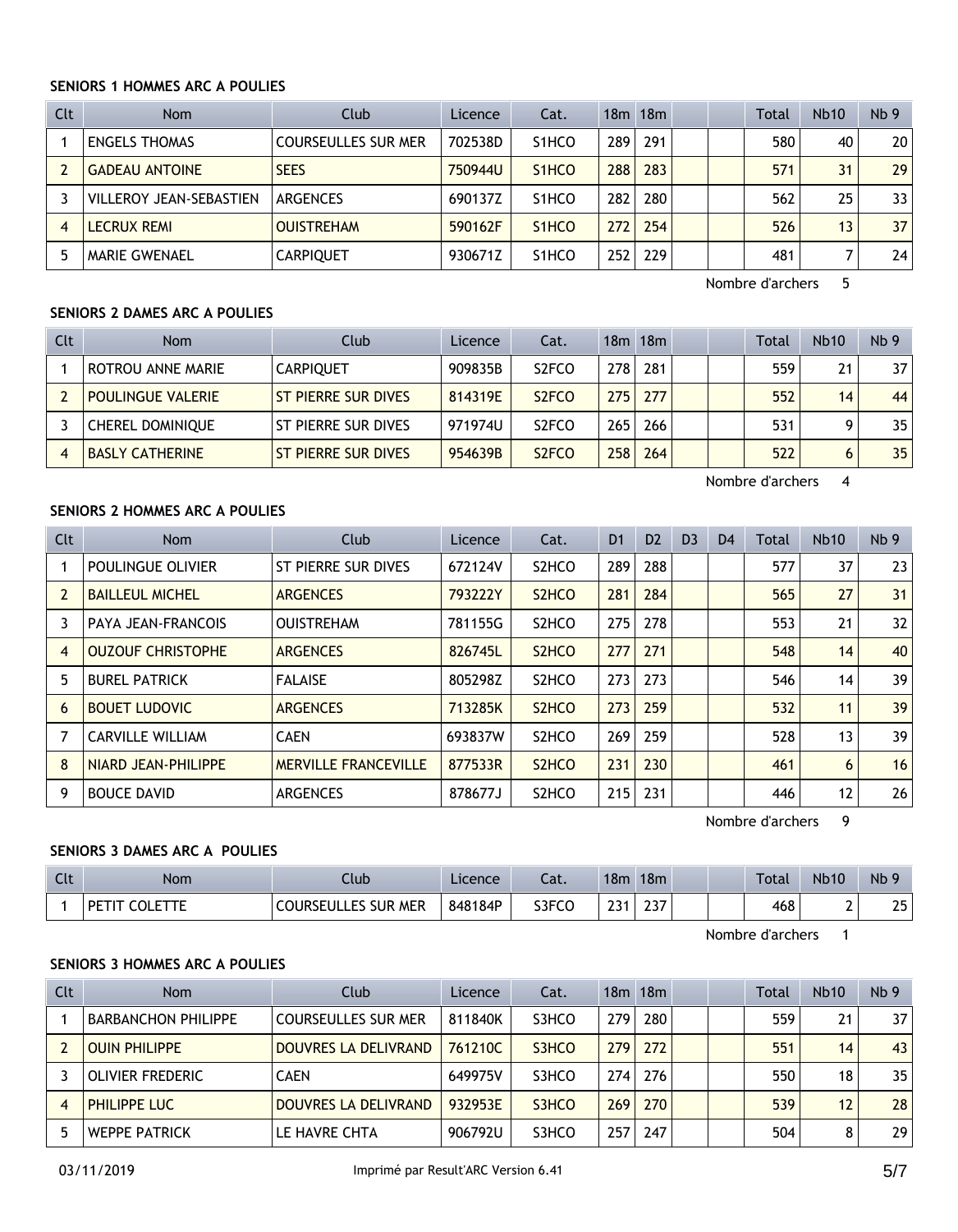| <b>LANDELLE CLAUDE</b>     | VILLERS SUR MER        | 313620S | S3HCO | 252              | 242        |  | 494        | 29 |
|----------------------------|------------------------|---------|-------|------------------|------------|--|------------|----|
| .AUDE<br>MARCHAND JEAN-CLA | <b>OUIST</b><br>TREHAM | 438095R | S3HCO | 218 <sub>1</sub> | つにに<br>ـــ |  | ィフつ<br>4/ر | 28 |

Nombre d'archers 7

## **JEUNES DAMES ARC NU**

| Clt | <b>Nom</b>               | Llub                                | Licence | $\sim$<br>cal. | D <sub>1</sub> | D <sub>2</sub> | D <sub>3</sub> | D <sub>4</sub> | Total | <b>Nb10</b> | Nb<br>$\Omega$ |
|-----|--------------------------|-------------------------------------|---------|----------------|----------------|----------------|----------------|----------------|-------|-------------|----------------|
|     | <b>CERISE</b><br>LEMARIE | VIL.<br>. Mer<br><b>SUR</b><br>.ers | 919412L | ${\sf CFBB}$   | 199            | 210            |                |                | 409   |             | O<br>٥         |

Nombre d'archers 1

## **SENIORS DAMES ARC NU**

| Clt            | <b>Nom</b>               | Club                 | Licence | Cat.                           |     | 18m 18m |  | Total | <b>Nb10</b>    | Nb <sub>9</sub> |
|----------------|--------------------------|----------------------|---------|--------------------------------|-----|---------|--|-------|----------------|-----------------|
|                | ROTROU ANNE MARIE        | <b>CARPIQUET</b>     | 909835B | S <sub>2</sub> FBB             | 196 | 204     |  | 400   | 6              | 9               |
|                | <b>MARIE ELISE</b>       | DOUVRES LA DELIVRAND | 941140D | S <sub>1</sub> F <sub>BB</sub> | 189 | 204     |  | 393   | 3              | 9               |
|                | LUET ANNEELISABETH       | <b>LISIEUX</b>       | 971151Z | S <sub>2</sub> FBB             | 170 | 168     |  | 338   |                | 6               |
| $\overline{4}$ | <b>TAVENNE MARINETTE</b> | <b>LISIEUX</b>       | 850500G | S3FBB                          | 182 | 137     |  | 319   | 4              |                 |
| 5              | RICHEZ MARGOT            | <b>SEES</b>          | 934395X | S1FBB                          | 163 | 150     |  | 313   |                | $\overline{2}$  |
| 6              | <b>SCISTRI LISE</b>      | <b>OUISTREHAM</b>    | 652421D | S <sub>2</sub> F <sub>BB</sub> | 131 | 133     |  | 264   | $\overline{2}$ | $\overline{2}$  |

Nombre d'archers 6

## **SENIORS HOMMES ARC NU**

| Clt            | <b>Nom</b>                | Club                        | Licence | Cat.                            |     | $18m$ 18 $m$ |  | <b>Total</b> | <b>Nb10</b>     | Nb <sub>9</sub> |
|----------------|---------------------------|-----------------------------|---------|---------------------------------|-----|--------------|--|--------------|-----------------|-----------------|
|                | <b>BOISGONTIER HERVE</b>  | <b>ARGENCES</b>             | 744948B | S2HBB                           | 223 | 239          |  | 462          | 9               | 13              |
|                | <b>MOREL MARC</b>         | DOUVRES LA DELIVRAND        | 848171A | S <sub>2</sub> H <sub>B</sub> B | 230 | 224          |  | 454          | 10 <sup>1</sup> | 17              |
| 3              | <b>HAMON ALAIN</b>        | <b>VERSON</b>               | 434787V | S3HBB                           | 218 | 235          |  | 453          | 5               | 12              |
| $\overline{4}$ | <b>DELIQUAIRE OLIVIER</b> | <b>VILLERS SUR MER</b>      | 325021J | S2HBB                           | 221 | 231          |  | 452          | 8               | 9               |
| 5              | <b>VICAIRE JEANMICHEL</b> | <b>MERVILLE FRANCEVILLE</b> | 974551V | S3HBB                           | 215 | 222          |  | 437          | 4               | $\overline{7}$  |
| 6              | <b>REARD MARTIAL</b>      | <b>VILLERS SUR MER</b>      | 779358D | S3HBB                           | 224 | 203          |  | 427          | 8               | 8               |
|                | <b>LEMARIE GILLES</b>     | <b>MERVILLE FRANCEVILLE</b> | 956127U | S2HBB                           | 213 | 206          |  | 419          | 3               | 8               |
| 8              | <b>GONCALVES MANUEL</b>   | <b>ARGENCES</b>             | 464592S | S <sub>2</sub> H <sub>B</sub> B | 188 | 225          |  | 413          | 5               | 8               |
| 9              | ROGER ALAIN               | <b>VIRE</b>                 | 978509X | S2HBB                           | 179 | 177          |  | 356          |                 | 5               |
| 10             | <b>MILANGE JEROME</b>     | <b>OUISTREHAM</b>           | 811411U | S <sub>2</sub> H <sub>B</sub> B | 170 | 149          |  | 319          | 3               | $\overline{3}$  |